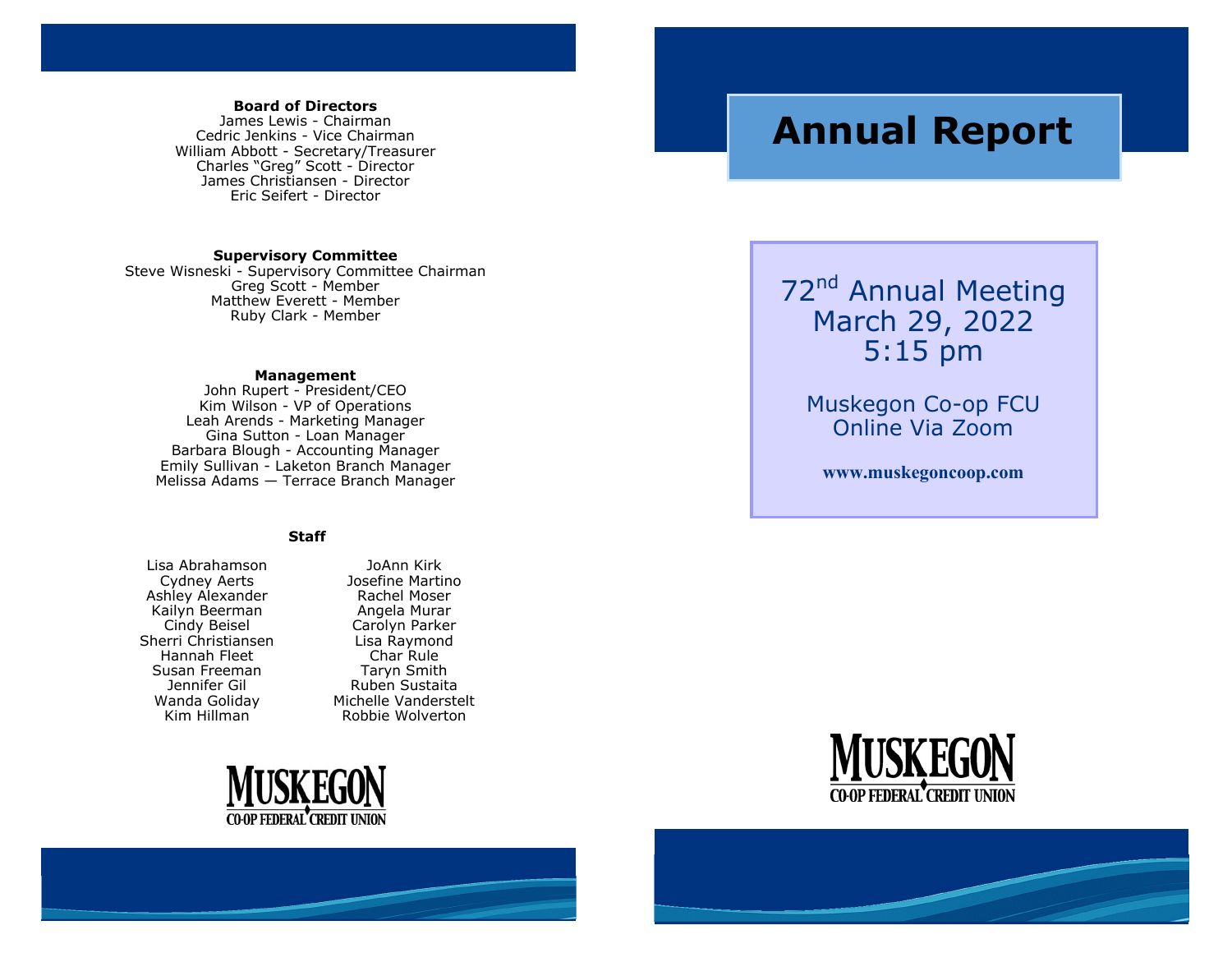Welcome to

## **Muskegon Co-op Federal Credit Union 2021 Annual Membership Meeting**

March 29, 2022 at 5:15 pm

5:15 pm Meeting starts online via zoom

## **Door Prizes**

To be eligible for a cash door prize, click on the "CHAT" button and send a private message with your first and last name to Leah Arends, Marketing Manager.

## **How to Participate**

All participants will be muted when logging into the Zoom meeting. If you would like to ask a question, vote, or make a motion or second, click the "unmute" button. Please re-mute after you make your comment to keep background noise to a minimum.





# **Statement of Income and Expense**

|                                         | 12/31/2021         | 12/31/2020         |
|-----------------------------------------|--------------------|--------------------|
| <b>INCOME</b>                           |                    |                    |
| Interest on Loans                       | \$<br>2,480,921.27 | \$<br>2,435,103.56 |
| Investment Income                       | 209,640.69         | 217,703.30         |
| Fee Income                              | 813,102.90         | 764,594.66         |
| Other Income                            | 626,483.90         | 550,829.77         |
| <b>TOTAL INCOME</b>                     | \$4,130,148.76     | \$3,968,231.29     |
| <b>EXPENSES</b>                         |                    |                    |
| <b>Compensation &amp; Benefits</b>      | \$<br>1,606,397.67 | \$<br>1,554,887.49 |
| Operations                              | 1,227,651.71       | 1,084,498.27       |
| Occupancy                               | 157,236.43         | 111,822.88         |
| Provision for Loan Losses               | 39,827.91          | 111,819.68         |
| Other                                   | 3,379.63           | (54.65)            |
| Non-Operating Expense (Income)          | 0.00               | 0.00               |
| <b>SUBTOTAL EXPENSES</b>                | \$<br>3,034,493.35 | \$2,862,973.67     |
| Dividends Paid to Members               | 310,793.21         | 498,090.27         |
| <b>Bonus Dividends and Loan Rebates</b> | 35,584.32          | 38,254.40          |
| <b>NET EARNINGS</b>                     | \$<br>749,277.88   | \$<br>568,912.95   |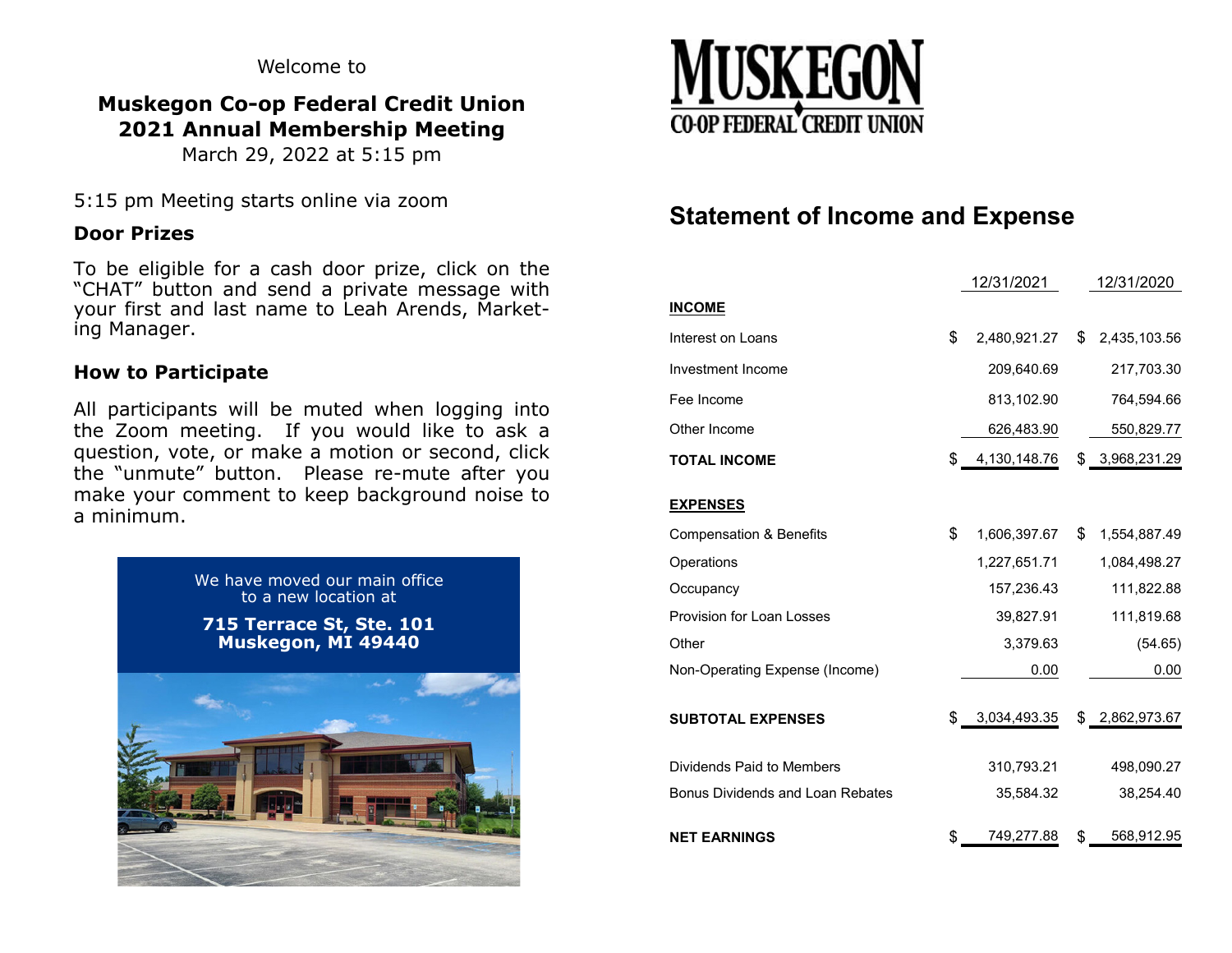

# **2021 Treasurer's Report**

|                                              | 12/31/2021          | 12/31/2020          |
|----------------------------------------------|---------------------|---------------------|
| <b>ASSETS</b>                                |                     |                     |
| Net Loans to Members                         | \$<br>60,117,532.49 | \$<br>52,324,759.57 |
| Cash & On-Demand Deposits                    | 4,103,580.84        | 7,762,995.08        |
| Time Deposits with other Finan. Instit.      | 18,116,199.33       | 17,703,086.85       |
| <b>Other Investments</b>                     | 1,531,246.68        | 325,960.73          |
| <b>NCUSIF Deposit</b>                        | 738,343.76          | 654,456.18          |
| <b>Fixed Assets</b>                          | 618,985.35          | 552,316.69          |
| <b>Other Assets</b>                          | 223,121.20          | 146,294.84          |
| <b>TOTAL ASSETS</b>                          | \$85,449,009.65     | \$<br>79,469,869.94 |
| <b>LIABILITIES &amp; EQUITY</b>              |                     |                     |
| Accounts Payable & Accrued Expenses          | \$<br>771,947.47    | \$<br>534,552.46    |
| Member Shares & Deposits                     | 74,425,996.31       | 69,388,815.44       |
| Reserves & Undivided Earnings                | 10,251,065.87       | 9,546,502.04        |
| <b>TOTAL LIABILITY &amp; MEMBERS' EQUITY</b> | \$<br>85,449,009.65 | \$<br>79,469,869.94 |

# **Nominating Committee Report**

The Nominating Committee sent instructions for selfnominations to the Board of Directors to all members of the Credit Union on January 5, 2022, with a deadline for submission of February 28. No nominations were received from the membership before this deadline, so the following candidates are affirmed:

**William Abbott and Cedric Jenkins:** three-year terms expiring in 2025.

**Eric Seifert:** two-year term, expiring in 2024

James Christiansen, Nominating Committee Chairman

## **Supervisory Committee Report**

Our annual review was conducted by the Financial Standards Group auditing firm. The audit examined the financial condition, related statements of income, changes in member's equity, and cash flows. The audit concluded that the financial statements present fairly, in all material aspects, the financial position of Muskegon Co-op Federal Credit Union.

Additionally, the Supervisory Committee conducted random cash counts on the office vaults and teller drawers with satisfactory results.

Steven Wisneski, Supervisory Committee Chairman



Savings are federally insured by the NCUA to at least \$250,000.